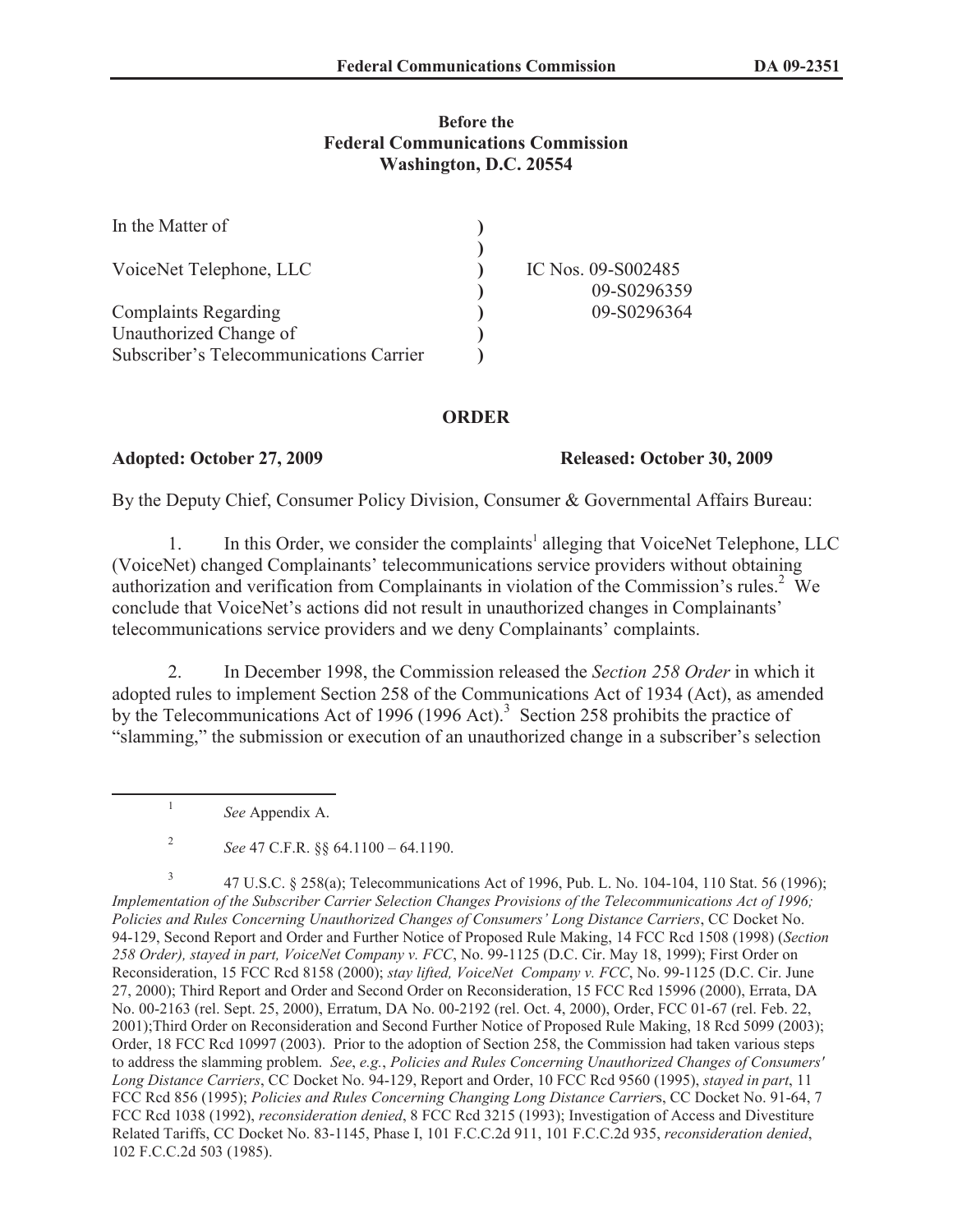of a provider of telephone exchange service or telephone toll service.<sup>4</sup> In the *Section 258 Order*, the Commission adopted aggressive new rules designed to take the profit out of slamming, broadened the scope of the slamming rules to encompass all carriers, and modified its existing requirements for the authorization and verification of preferred carrier changes. The rules require, among other things, that a carrier receive individual subscriber consent before a carrier change may occur.<sup>5</sup> Pursuant to Section 258, carriers are absolutely barred from changing a customer's preferred local or long distance carrier without first complying with one of the Commission's verification procedures.<sup>6</sup> Specifically, a carrier must: (1) obtain the subscriber's written or electronically signed authorization in a format that meets the requirements of Section 64.1130; (2) obtains confirmation from the subscriber via a toll-free number provided exclusively for the purpose of confirming orders electronically; or (3) utilize an independent third party to verify the subscriber's order.<sup>7</sup>

3. The Commission also has adopted liability rules. These rules require the carrier to absolve the subscriber where the subscriber has not paid his or her bill. In that context, if the subscriber has not already paid charges to the unauthorized carrier, the subscriber is absolved of liability for charges imposed by the unauthorized carrier for service provided during the first 30 days after the unauthorized change.<sup>8</sup> Where the subscriber has paid charges to the unauthorized carrier, the Commission's rules require that the unauthorized carrier pay 150% of those charges to the authorized carrier, and the authorized carrier shall refund or credit to the subscriber 50% of all charges paid by the subscriber to the unauthorized carrier.<sup>9</sup> Carriers should note that our actions in this Order do not preclude the Commission from taking additional action, if warranted, pursuant to section 503 of the Act.<sup>10</sup>

4. We received Complainants' complaints alleging that Complainants' telecommunications service providers had been changed without Complainants' authorization.<sup>11</sup> Pursuant to Sections 1.719 and 64.1150 of our rules,<sup>12</sup> we notified VoiceNet of the complaints

4 47 U.S.C. § 258(a).

5 *See* 47 C.F.R. § 64.1120.

6 47 U.S.C. § 258(a).

7 *See* 47 C.F.R. § 64.1120(c). Section 64.1130 details the requirements for letter of agency form and content for written or electronically signed authorizations. 47 C.F.R. § 64.1130.

8 *See* 47 C.F.R. §§ 64.1140, 64.1160. Any charges imposed by the unauthorized carrier on the subscriber for service provided after this 30-day period shall be paid by the subscriber to the authorized carrier at the rates the subscriber was paying to the authorized carrier at the time of the unauthorized change. *Id.*

9 *See* 47 C.F.R. §§ 64.1140, 64.1170.

<sup>10</sup> *See* 47 U.S.C. § 503.

<sup>11</sup> *See* Appendix A.

<sup>12</sup> 47 C.F.R. § 1.719 (Commission procedure for informal complaints filed pursuant to Section 258 of the Act); 47 C.F.R. § 64.1150 (procedures for resolution of unauthorized changes in preferred carrier).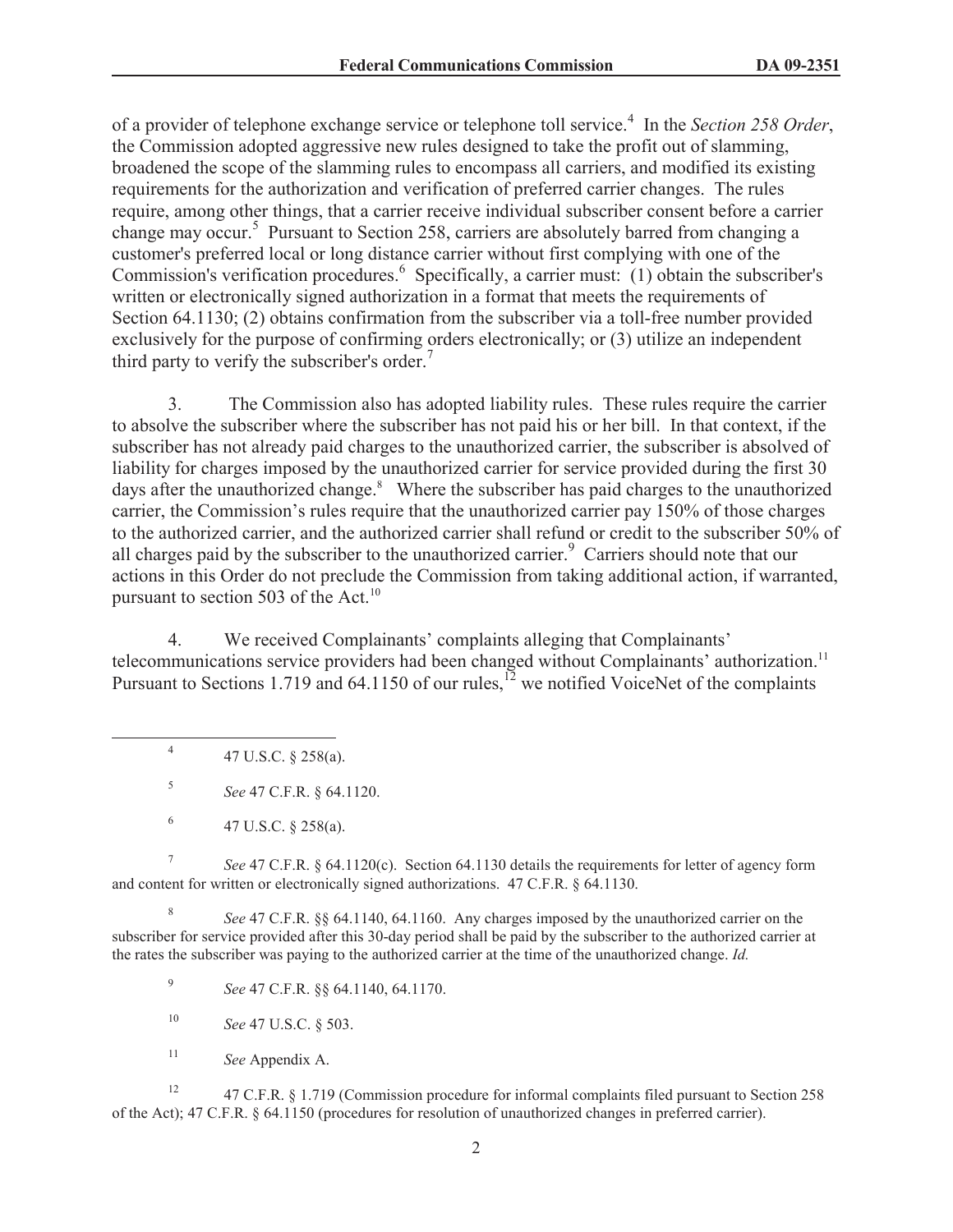and VoiceNet responded.<sup>13</sup> We find that the complaints involve dial-around long distance services and not a switch of presubscribed long distance services. Thus, VoiceNet did not violate our carrier change rules.<sup>14</sup>

5. Accordingly, IT IS ORDERED that, pursuant to Section 258 of the Communications Act of 1934, as amended, 47 U.S.C. § 258, and Sections 0.141, 0.361 and 1.719 of the Commission's rules, 47 C.F.R. §§ 0.141, 0.361, 1.719, the complaints filed against VoiceNet, Inc. ARE DENIED.

6. IT IS FURTHER ORDERED that this Order is effective upon release.

## FEDERAL COMMUNICATIONS COMMISSION

Nancy A. Stevenson, Deputy Chief Consumer Policy Division Consumer & Governmental Affairs Bureau

<sup>13</sup> *See* Appendix A.

<sup>&</sup>lt;sup>14</sup> If any Complainant is unsatisfied with the resolution of this complaint, such Complainant may file a formal complaint with the Commission pursuant to section 1.721 of the Commission's rules, 47 C.F.R. § 1.721. Such filing will be deemed to relate back to the filing date of such Complainant's informal complaint so long as the formal complaint is filed within 45 days from the date this order is mailed or delivered electronically to such Complainant. *See* 47 C.F.R. § 1.719.